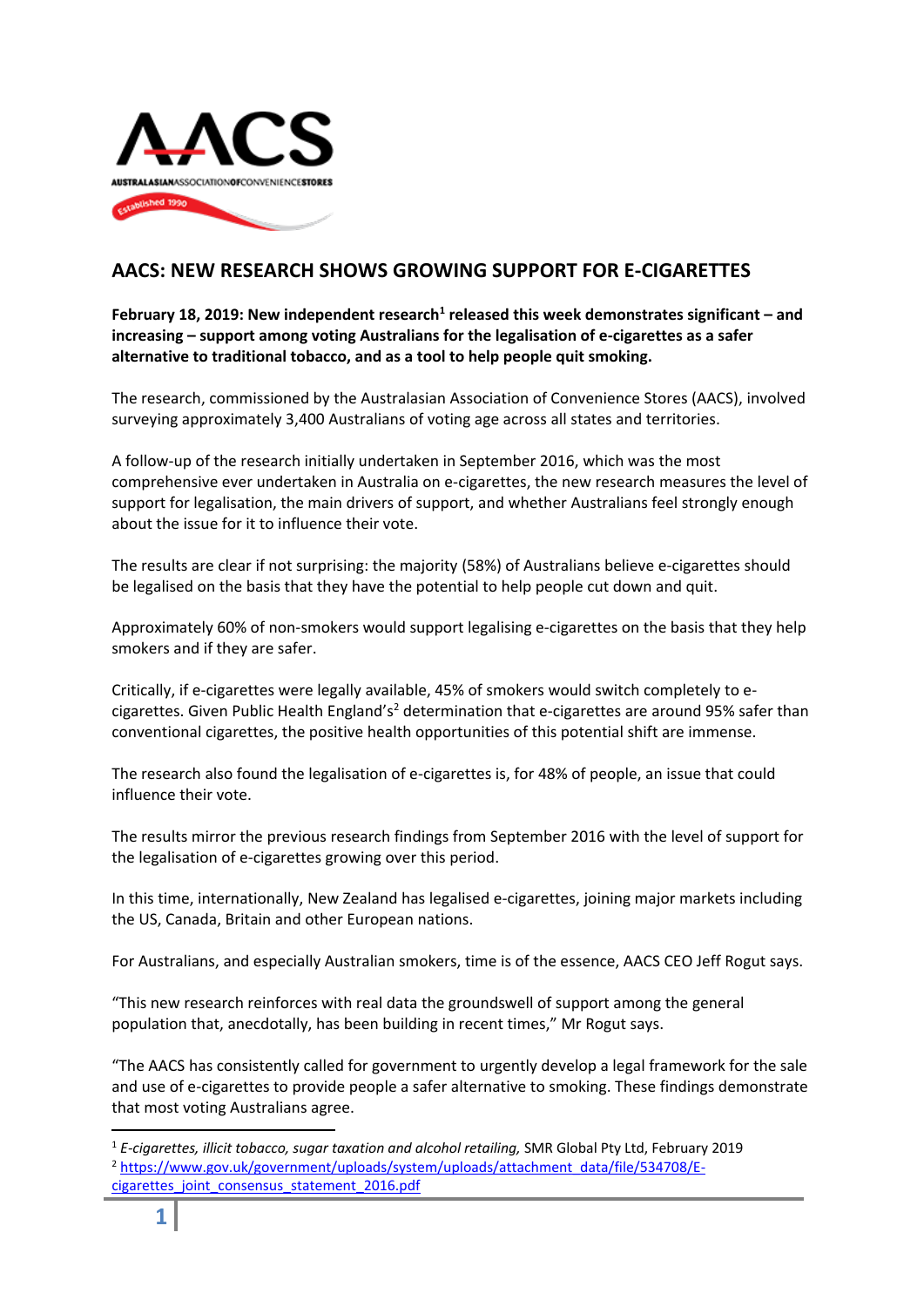"For too long Australia has been left behind as more progressive nations focus their debates on the rules and regulations that apply to people buying and using legal e-cigarettes. It's everyday Australians who smoke, and who want a safer alternative or to quit, who are missing out on accessing a product with the potential to help them," he says.

The AACS has identified several key considerations in the legalisation of e-cigarettes, including restrictions in sales to minors, ensuring they are child tamper proof, contain an ingredients list, comply with quality standards and are manufactured and sold with strict safety standards in place.

Other regulations, such as prohibiting the use of e-cigarettes in restaurants or other public spaces, also merit consideration, according to the AACS.

Mr Rogut says legal tobacco, on average, accounts for approximately 38% of a typical convenience store's sales.

"As the number of smokers naturally declines, e-cigarettes have the potential to be a profitable category for these small businesses," Mr Rogut says.

The AACS State of the Industry Report 2017 highlights the potential for convenience stores to be a destination for e-cigarettes and other quit-smoking products, given the \$105 million growth in tobacco sales the channel experienced over the course of the year.

"The longer e-cigarettes remain illegal in Australia, the greater the risk that black market operators will fill the gap with dubious products that don't meet compliance standards. The growth of the illicit tobacco market provides a dangerous precedent in this respect," Mr Rogut says.

## **The E-cigarettes, illicit tobacco, sugar taxation and alcohol retailing** *top-line research report is available to AACS members. A breakdown of the key findings is included overleaf.*

**Further information: Media enquiries:** Jeff Rogut Naylor Stephen Naylor Chief Executive Officer **Microsoft Chief Executive Officer** Wise McBaron Communication Australasian Association of Convenience Stores Ph: +61 (2) 9279 4770 Ph: +61 467 873 789